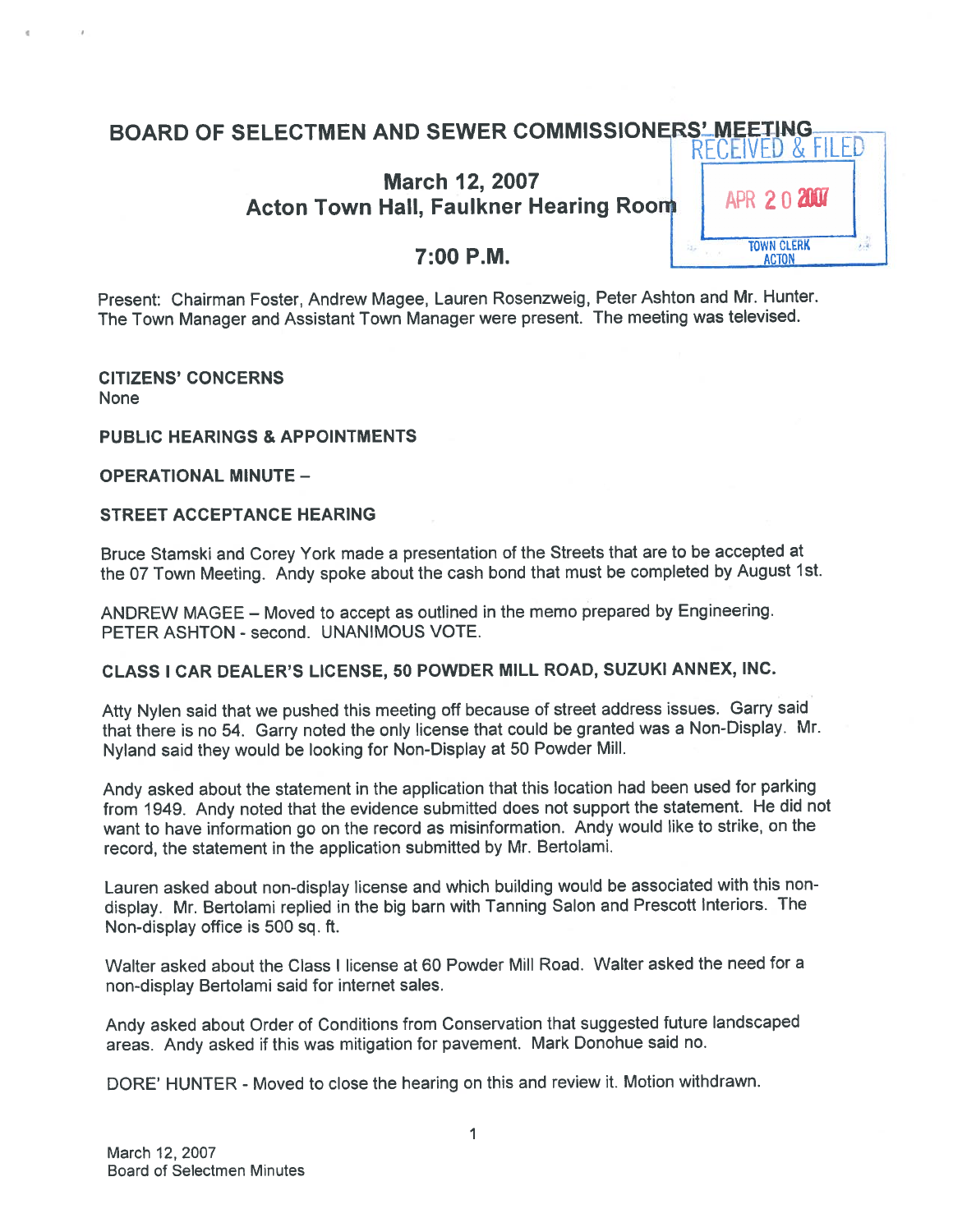LAUREN ROSENZWEIG — Moved to continue this hearing with the Site Plan Hearing for Special Permit at 60 Powder Mill Road to March 26 at 8:20. DORE' HUNTER — second. UNANIMOUS VOTE.

#### SITE PLAN SPECIAL PERMIT #02119103-388, 60 POWDER MILL ROAD, AUTOPLEX REALTY, LLC.

Mark Donohoe spoke on behalf of Mr. Bertolami. He outlined the sidewalk and landscaping changes and realignment to provide additional spaces for display vehicles. Mark Donohoe will revamp the parking as per Garry Rhodes' comments. They will move spaces as noted in the Engineering Departments comments. They will revamp the <sup>p</sup>lan and asked that the Town look at it and asked if stack parking is allowable.

Lauren noted another issue about the driveway and it is <sup>27</sup> feet instead of 24, and asked why it was designed that way. Lauren was concerned with the stacked parking that you only have <sup>a</sup> few rows that are not blocked by Customer Parking and how are you going to maneuver about the site. Leo said that they only have <sup>3</sup> cars on <sup>a</sup> usual day.

Andy also was concerned with the display cars and use of those cars by the employees.

Walter noted that the 56 and 60 are joined and would like to accommodate the use on the site. The Fire Chief was very concerned with the tightness of the site. Would the applicant consider joining the lots? Nylen said the intention is to tie those in with a ramp and it may be flood plan but could find <sup>a</sup> way to design it to the <sup>p</sup>leasure of Engineering Department and Building Inspector. The applicant would try to join it and it is their intention to do that.

Dote' asked about how many miles one of the vehicles is driven before it is considered used. They operate until 6,000 miles as demos.

Peter was concerned about the <sup>p</sup>lan and it was to have 19 and now 27 cars. Peter did not think this <sup>p</sup>lan could work. Peter thinks that the site is too congested.

Andy is having <sup>a</sup> problem about the number of cars parked in customer and employee parking. We were originally told that everyone there gets a car to drive home. Then Mr. Bertolami testified that the employees don't ge<sup>t</sup> cars. Now you say staff gets cars to drive. Andy said let's ge<sup>t</sup> the number of employees that ge<sup>t</sup> <sup>a</sup> car. Nylen said that it is <sup>8</sup> people. Nylen said that once they go<sup>t</sup> the additional vehicles they again let the cars be used by employees.

Walter discussed the Fire Department's comments and this site just is not working. Walter was concerned we allow <sup>a</sup> permit on <sup>a</sup> site that cannot handle it. First, to combining the two sites. Walter sees we need to come back and have more process and what will the combined site look like and assurance in writing that the use of employees that have Demo vehicles and how it works on this site. Walter also asked about the crushed stone and assurance that it would not be used to park cars.

Dote' asked for list of who and how often they use the vehicles. Dore' wanted it in writing.

LAUREN ROSENZWEIG Moved to continue this hearing for Special Permit at <sup>60</sup> Powder Mill Road to March 26 at 7:20, along with the 56 Powder Mill Road Class I Dealers License already scheduled for 7:20, and then to continue both until 8:20 Pm. on March 26, 2007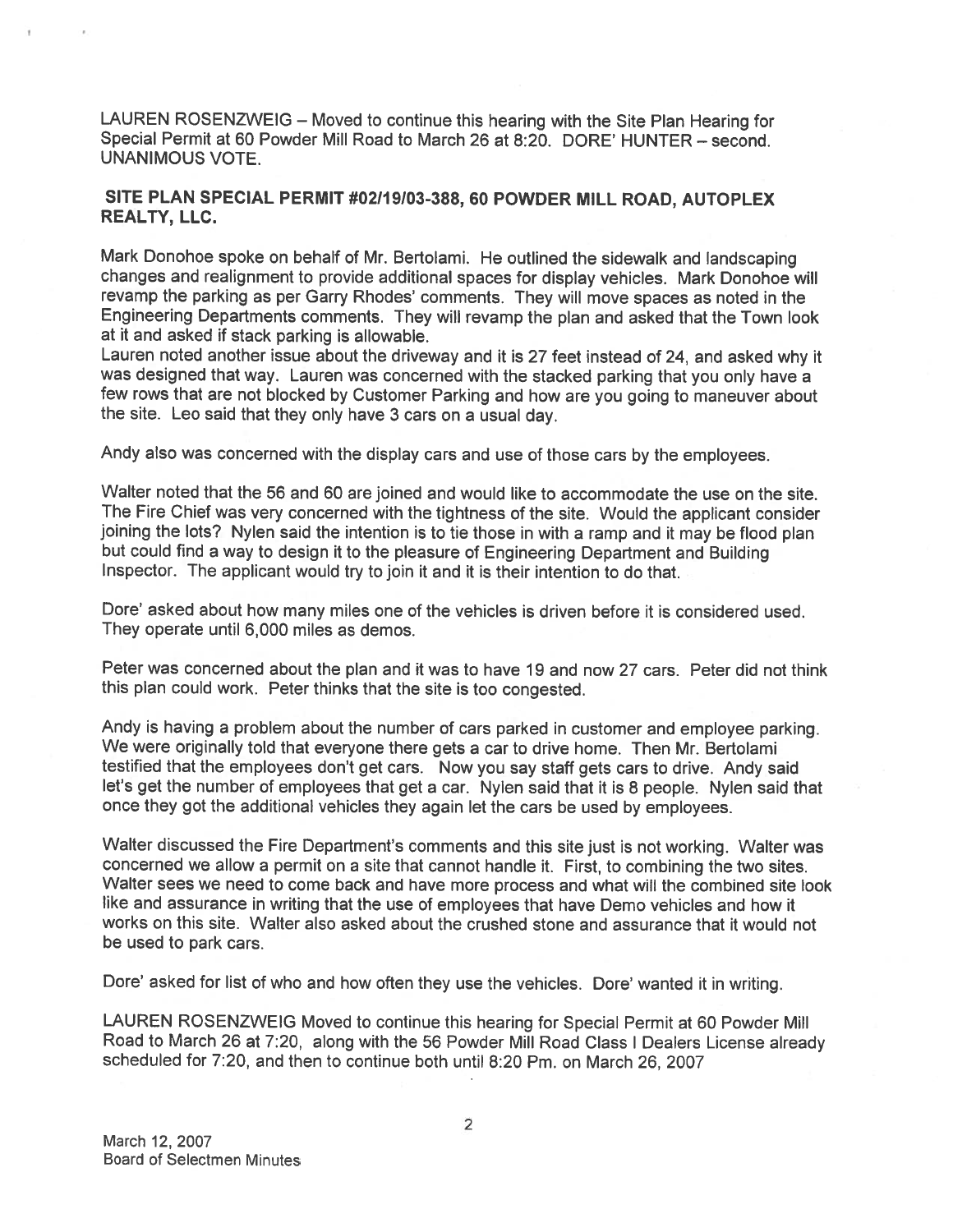#### SITE PLAN SPECIAL PERMIT #07/11/06-409, 288 MAIN STREET, EDWARD BRAVO

Mark Donohoe discussed the connection between the two properties and discussed side walks. Mr. Bravo was concerned about the crossing on his property. He would have no control over use. Mark talked about street drainage that has been made larger. They don't think <sup>a</sup> connecting drainage <sup>p</sup>ipe at the back of the units is appropriate.

Dore' said he agreed to not using his property to cross. Dore' was adamant about the sidewalk issue. On the other items he could be flexible.

Peter asked about the Historical Society house and distance to the site. Peter wanted to have something in the decision to address this. Don Johnson suggested we have the property surveyed before and after the blasting. Pete agreed with Dore' about the side walk.

Andy said we put in something about not using perchlorate in the blasting equipment. Andy also agreed with the importance of the sidewalk.

Lauren felt that the side walks were important.

Donohoe asked about <sup>a</sup> bond for <sup>10</sup> years for the construction of the site, if the other sites are developed. Mr. Donohoe withdrew. Dore' noted that the MSDS did not have the Per-chlorate listed in blasting materials, and to be mindful of that.

Peter Coakly Historical Society he was dismayed about the blasting on the site. He was concerned about the Hosmer House damage and previous cracks. They will insist on a pre-<br>blast survey.

DORE' HUNTER — Moved to take under advisement. PETER ASHTON — second. UNANIMOUS VOTE.

#### COMMITTEE INTERVIEW, ROLAND A. BOURDON III, ASSOCIATE MEMBER, PLANNING BOARD

Lauren spoke about Master Plan and wondered with living in Town he was familiar with the Master Plan, and where does he see the town going. He wanted to keep it affordable to families and elderly. He commutes and wants parking to increase.

Andy commented on Master Plan and Open space and Recreation Plan and it will be <sup>a</sup> busy time for <sup>p</sup>lanning.

Dote' asked about his feelings on sidewalks. He feels they are important and sidewalks are <sup>a</sup> public safety concern. Dore' asked about density. He is in favor of open space.

Peter thanked him for coming forward to serve. DORE' HUNTER — Moved to appoint Mr. Bourdon as an -Associate Member, term to expire 6/30/07. PETER ASHTON — second. UNANIMOUS VOTE

# PLANNING BOARD IN TO DISCUSS THEIR ARTICLES

Greg Niemyski asked for questions from the Board. Lauren asked about cell tower changes and people are concerned that we may not want to go to the full <sup>175</sup> feet by special permit it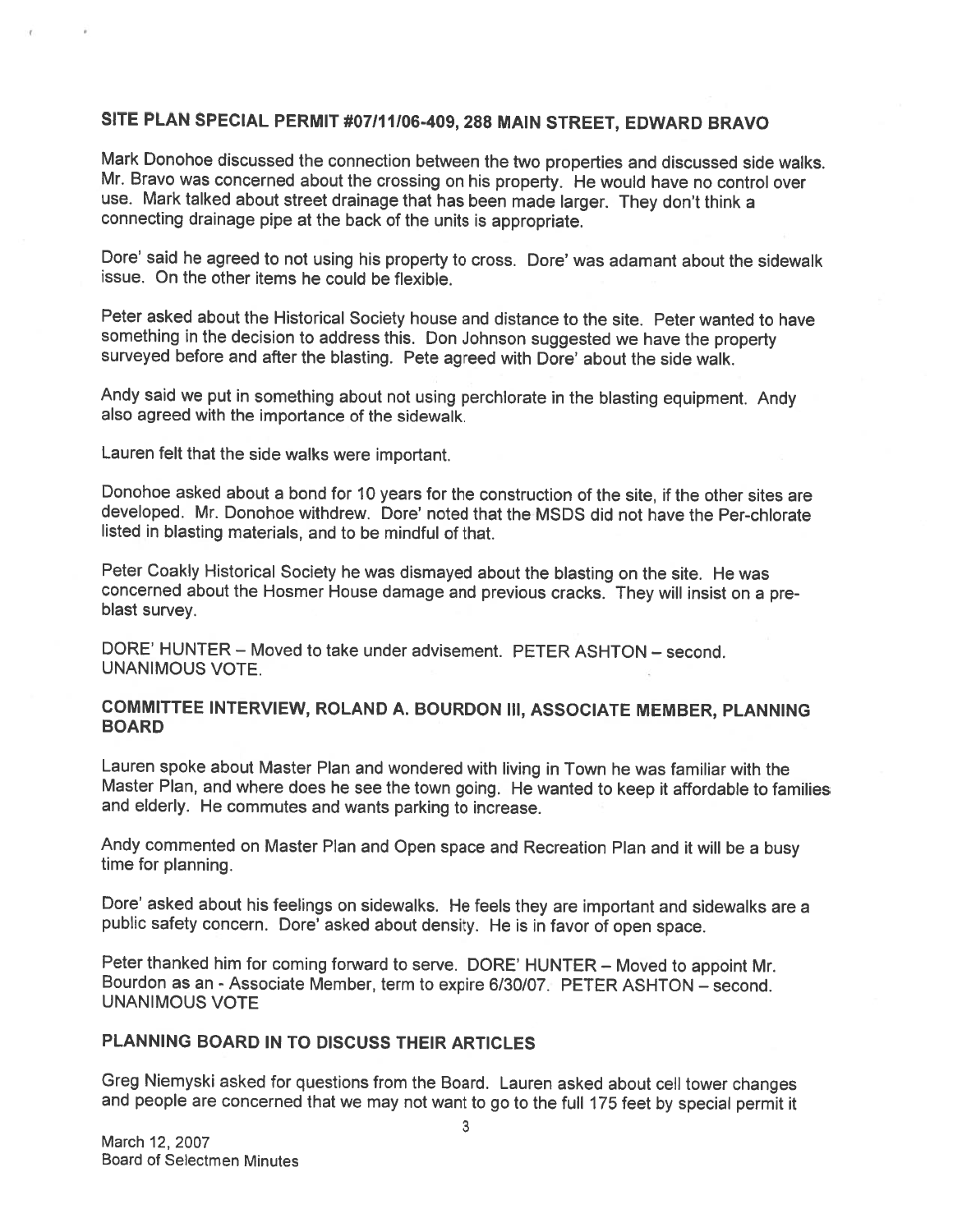could be smaller or two smaller ones if desired. Greg said the object is to limit the number of sites but not the height to maximize the carriers on the one tower. The Bylaw says up to <sup>175</sup> feet and keeps the number of towers to <sup>a</sup> minimum.

Lauren asked about reconstructed homes on sites. It was noted that the Finance Committee was concerned that they re-built home would be too large. Greg explained that the houses on undersized non-conforming lots could not be rebuilt. Some times they need to be re-built rather than renovated for old <sup>p</sup>lumbing and electrical. They would allow them to do so. They may only build the number of square feet in the previous house additions. The Planning Board has come up for <sup>a</sup> solution for someone with an undersized site is allowed to build up to the building size prior to the tear down.

Andy asked about the floor area ratio being larger. It is on the same lot so it can't be increased above the size of the building that was there before

Dore' spoke about the Cell Tower articles. Dore' asked if they had <sup>a</sup> map on where the cell towers could be located. Greg said no. Dore' asked about the Planning Board's firmness on the Citizen Petition Article.

#### SELECTMEN'S BUSINESS

#### DRAFT DECISION, SITE PLAN SPECIAL PERMIT#09115106-410, 127, 129, <sup>131</sup> MAIN STREET, BLUE BIRD REALTY TRUST

Lauren said she likes the way the decision is structured. She sees they have come up with solutions.

Andy echoed Lauren's comments regarding the use of the hall on Friday nights. He feels the pedestrian issues will be <sup>a</sup> challenge. Andy was not too sure about valet parking in Acton. Andy wanted to see 3.3 addressed to see if it is working instead of waiting until it does not work. Walter suggested we have the applicant provide <sup>a</sup> status update after the first year and up to three years.

Walter spoke about the town coming together to make this happen. He had questioned the 3.1 function hall this is the dance hall and the restaurant is on lower level. Peter said there still is <sup>a</sup> problem with parking.

Dore' spoke about the pattern of usage and <sup>a</sup> lot of people crossing on foot or <sup>a</sup> <sup>p</sup>lan for <sup>a</sup> crossing guard.

Peter said that they had wanted <sup>125</sup> restaurant and <sup>a</sup> <sup>200</sup> seat Function Hall; they have <sup>77</sup> or 103 seats.

Mr. Babcock of the South Acton Congregational Church spoke about the need for Church parking.

ANDREW MAGEE — Moved to issue the decision as written with the addition to address annual reporting on parking. PETER ASHTON — second. UNANIMOUS VOTE.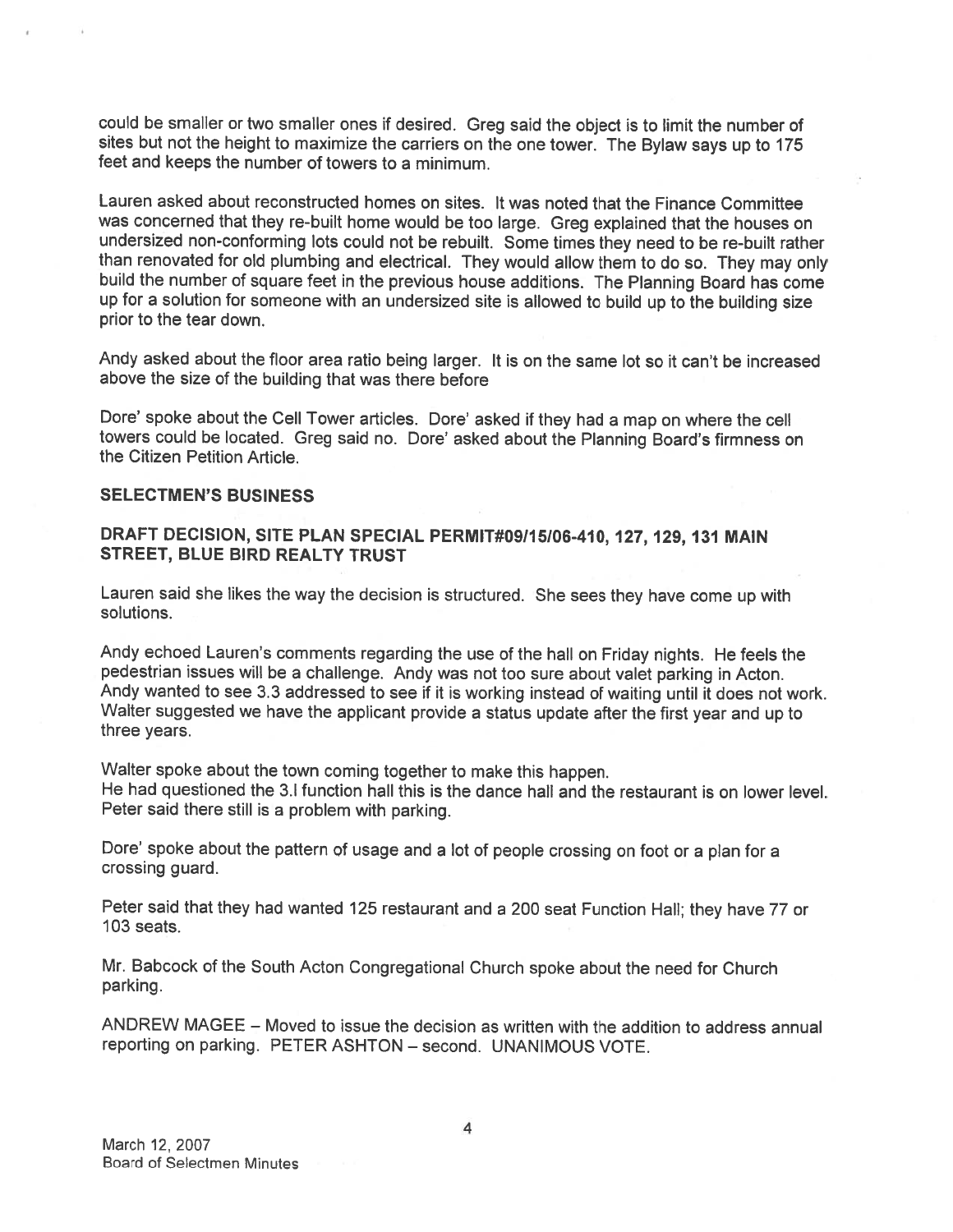#### DRAFT LANDFILL AREA GROUNDWATER PRE-DESIGN WORK PLAN

Walter reviewed the Letter that was prepare<sup>d</sup> for EPA. Don felt that after his review that it looked like it hit all areas of importance. Mary Michleman ACES agreed that our comments were on the same course as theirs. Mary noted that our letter had one mistake. Andy asked to have our consultant look into the enlarged capture noted by Mary. Andy asked about the treatment tower odor and Grace says that they do the best they can, and by the time the smell reaches off the site, it is not harmful. Mary suggested we ask them to replace the filter mote often. Don noted that we will have the consultant look at those questions.

PETER ASHTON - Approve with caveat that we discuss with the Consultant and ask if the capture area can be enlarged. LAUREN ROSENZWEIG — second. UNANIMOUS.

#### FIRST AMENDMENT TO PRESERVATION RESTRICTION AGREEMENT, IRON WORK FARM

The Board discussed this Agreement. ANDREW MAGEE — Moved to Approve. PETER ASHTON — second. UNANIMOUS VOTE

#### INFORMATION ON RECREATIONAL USES IN EAST ACTON, MORRISON FARM AND CEMETERY DEPARTMENT

Walter spoke about the Morrison Report. Peter noted he was not presen<sup>t</sup> at the last meeting, but felt is was <sup>a</sup> goo<sup>d</sup> <sup>p</sup>lan. Peter supports this; we will be updating our Open Space Plan. He would like <sup>a</sup> priority list of needs for fields prepared.

Walter noted the expense for renovation consultant, Engineering for the bridge preliminary to connect to Bruce Freeman Rail Trail. Dore' wants engineering to see plans for at least one field. Dore' noted that the barn be torn down. Dore' said he would not allow funds to be spent unless we get one field. He also feels we not go into the Cemetery land. Dore' asked for an oversight meeting with the Cemetery. Walter had no problem with locating <sup>p</sup>lay fields if feasible. Andy discussed the need for the <sup>p</sup>laying field relative to the likely high cost and permitting constraints of developing <sup>a</sup> field at this location, and wanted <sup>a</sup> feasibility study preformed.

Lauren talked about the efforts to balance the beauty of the field. She wanted to keep the barn with the view to the meadow. The bridge will help this to be accessed by many parts of town.

Dave Brown CPC member pointed out that recreation field is set aside and is in the time line. Ann Forbes asked about spending \$50,000. She wondered why CPA funds were returned to the Town and volunteers worked on the report. Ann asked if they would be going back to CPA for funds, Walter noted this is <sup>a</sup> warrant article and felt this project will be well studied.

Linda McElroy spoke about the barn and not destroying it. Linda also spoke about the active recreation on this site such as the Organic Farm.

Belle Choate wanted to clarify the issue. She noted she was not being critical, she further spoke about linkage to the site.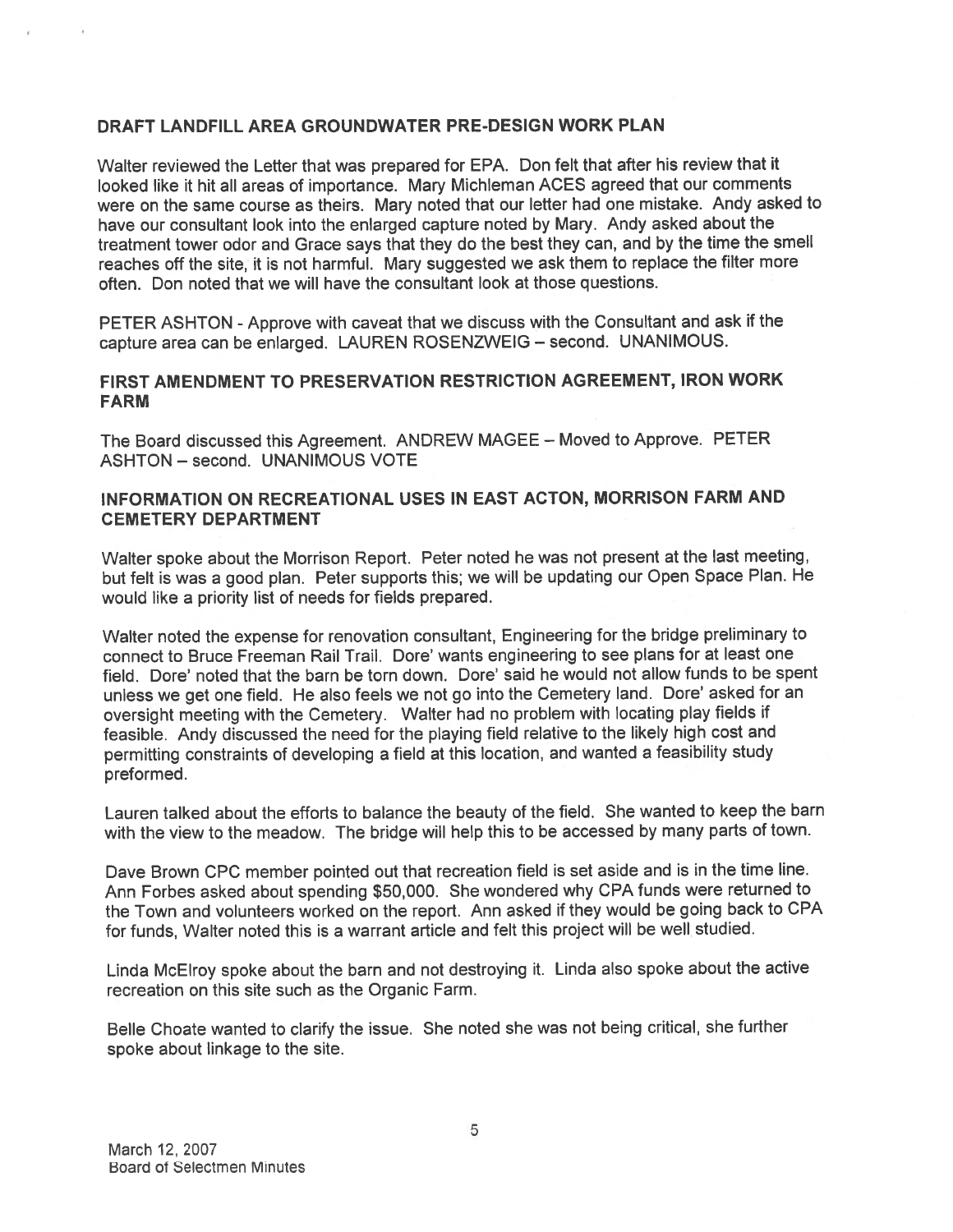WALTER FOSTER — Moved to expend \$50,000 for an architectural <sup>I</sup> review of the horse barn, mapping of resources further to include the north connection bridge. DORE' HUNTER second. UNANIMOUS VOTE.

#### DOG POLICY AT NARA PARK

The Board discussed the Dog Policy at NARA Park. Don met with staff and noted NARA is the biggest problem next to the Arboretum. They feel that we can have <sup>a</sup> policy at NARA only that requires <sup>a</sup> leash for the next <sup>6</sup> to 8 months and they look at it again. We will pu<sup>t</sup> up signage about <sup>p</sup>icking up after your dog and leash required. Peter agree<sup>d</sup> that this was <sup>a</sup> goo<sup>d</sup> first start. Dore', Andy and Lauren too agreed. PETER ASHTON — Moved to implement the Recreation Commission's suggestions as outlined in their memo, and look at it again in September of 07. LAUREN ROSENZWEIG — second. UNANIMOUS VOTE. Audience member Robert Lessard agreed with the approach.

#### REQUEST BY ROBBINS BROOK DEVELOPER TO RENAME TREVOR LANE TO JOHN FRANCIS LANE

ANDREW MAGEE - Moved to Approve. DORE' HUNTER - second. UNANIMOUS VOTE.

#### OTHER BUSINESS

Andy asked Bruce Stamski about cars idling at the South Acton Station and asked that the signs be installed. Pauline Knibbe asked about the idling of cars at the School when people are picking up their children.

#### BUDGET AND WARRANT DISCUSSION

Walter reported on the Finance Committee meeting and ALG meeting this morning. They had <sup>a</sup> very lengthy presentation with the Finance Committee. At the end of the meeting they voted to recommend articles excep<sup>t</sup> for Morrison Farm, Traffic Design Study at Hayward and North Acton Fire Station. Walter noted Tom Tidman's comments on Morrison Land.

HAYWARD ROAD MAIN STREET LIGHT DESIGN. Walter spoke about Bill Mullin's memo about this and his concerns about the neighborhood if lights were installed. Walter discussed the outdated numbers by VHB. What would happen at Musket and the Neighborhood? Andy noted this was raised at budget Saturday; he spoke about not having lights. Andy has said we need <sup>a</sup> feasibility study. Dore' agree<sup>d</sup> with Andy. Dore' said it is not always that busy he doesn't think we need <sup>a</sup> 24 hour light. He felt we needed to balance and spend money to ge<sup>t</sup> <sup>a</sup> study; traffic is not going to ge<sup>t</sup> better.

Peter noted that it is no question that we need <sup>a</sup> light and suggested <sup>a</sup> <sup>2</sup> <sup>p</sup>hase approac<sup>h</sup> to do traffic study and we should be able to proceed with <sup>a</sup> design. Lauren thinks there is <sup>a</sup> need to include the stakeholders, make it par<sup>t</sup> of the study to include them. She agrees that consultant will need to have public outreach. Walter agree<sup>d</sup> with the <sup>p</sup>hased in approach. Don was asked about the traffic study, will they need separate money \$40 — or \$50,000 increase in Capital for the <sup>p</sup>hased study. PETER ASHTON — Moved to increase the appropriation amount by \$40,000 for the two step <sup>p</sup>hasing for the traffic study and outreach. ANDREW MAGEE — second. UNANIMOUS VOTE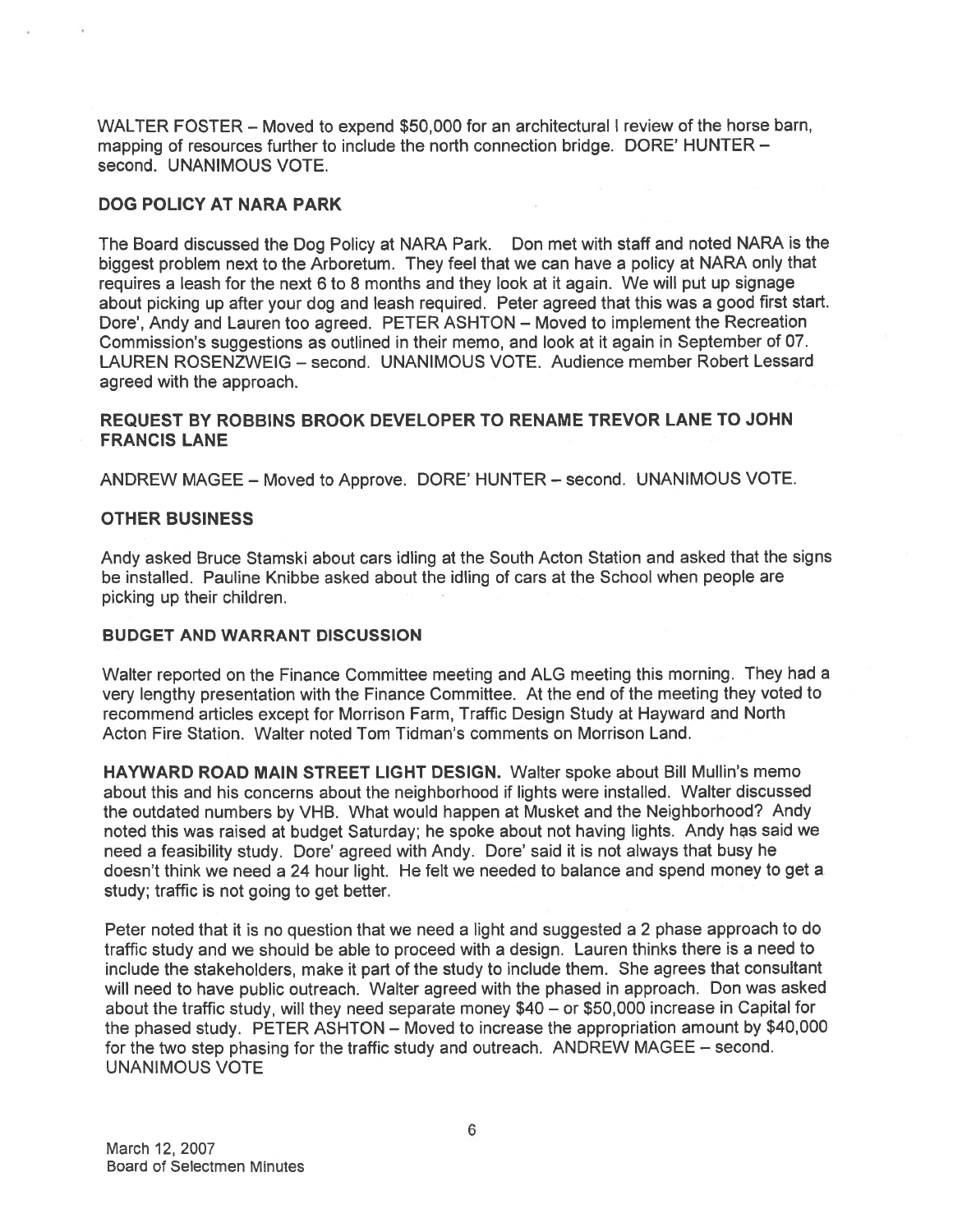HEALTH INSURANCE -John Murray has updated the Health Insurance we need \$65,000 additi8alan fund. We will need to adjust the budget. Don suggested we assume \$11,000 more from the school as discussed at ALG. We will have \$39,000 or so. Dore' doesn't think we should rely or trust House money. PETER ASHTON — Moved to approve \$65,000 for insurance increase. ANDREW MAGEE — second. UNANIMOUS VOTE

NORTH ACTON FIRE STATION - Dore' discussed his conversation with Bob Evans. Dore said it will drive up costs for staffing. Andy said the summary was good, Lauren asked about the first year costs for Bonding and over <sup>4</sup> years. Peter asked if Fin COM supported. Pat said it was <sup>a</sup> long meeting and Bob Evans said the study would be helpful to the Fin Com. Pat noted that Bob was uncomfortable with the response times. Walter feels we need to take <sup>a</sup> look at citing it and slowing down take this in an incremental approach. Peter asked about the bonding and explained the how/why the \$440 is to be spent.

ALG Walter gave the board an overview of the meeting this morning and spoke about the Governor's Chapter <sup>70</sup> aid that we have <sup>a</sup> better effect on Acton than expected. What moneys should go where was discussed. Walter discussed the Draft Minutes of this morning. The School Committee will be looking to take Douglas Modulars and to pay for them out of the additional Funds instead of bonding. These will be discussed at the School Committee meeting on Thursday and we should contact them with our comments.

#### CONSENT AGENDA

PETER ASHTON - Moved to accep<sup>t</sup> the Consent Agenda as presented with an Extra Consent for use of the Faulkner Room. DORE' HUNTER - second. UNANIMOUS VOTE Dore' abstained from the vote for the Extra Consent Item.

"This Consent Agenda includes approva<sup>l</sup> of Blanchard Place regulatory agreemen<sup>t</sup> and designation of ACHC as Monitoring agen<sup>t</sup> for affordability and resales for both Blanchard and Davis Place." Copy of Agenda for March 12, 2007 Attached.

#### TOWN MANAGER'S REPORT

#### EXECUTIVE SESSION

LAUREN ROSENZWEIG —Moved to go into Executive Session for the purpose of discussing Litigation. All AYES. UNANIMOUS and Land acquisition All Ayes

<u>Compton of Clerk, Board of School of Clerk, Board of Selectmen</u>

Date **Date** april 17, 2007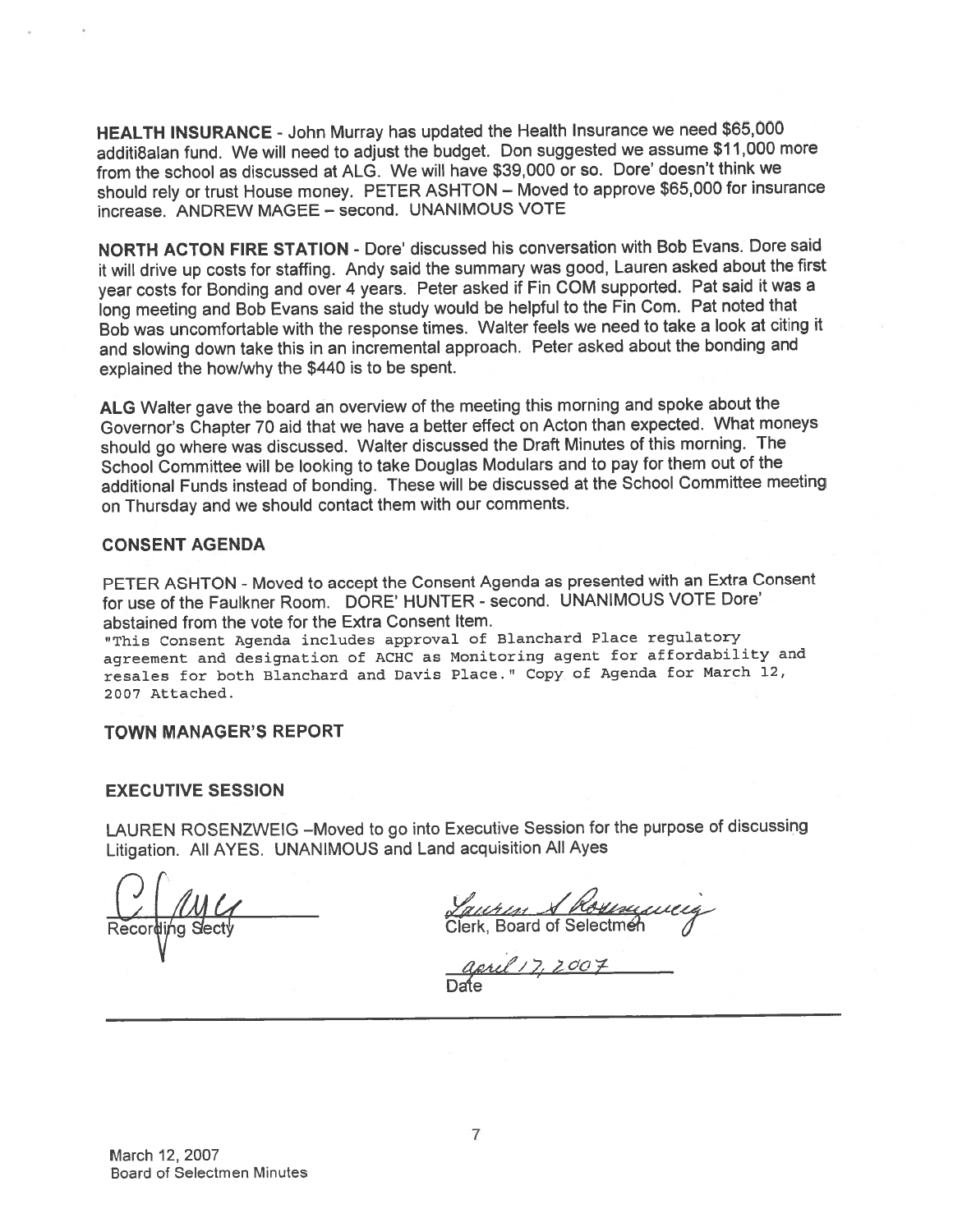# BOARD OF SELECTMEN & SEWER COMMISSIONERS' MEETING AGENDA March 12, 2007

# Faulkner Hearing Room, Town Hall 7:00 PM

# I. CITIZENS' CONCERNS

#### II. PUBLIC HEARINGS AND APPOINTMENTS

- 7. 7:02 OPERATIONAL MINUTE The Town Manager will provide <sup>a</sup> brief repor<sup>t</sup> on topics of interest.
- 2. 7:10 STREET ACCEPTANCE HEARING Enclosed please find materials in the subject regard, for Board consideration.
- 3. 7:25 CLASS I CAR DEALER'S LICENSE, 50 POWDER MILL ROAD, ACTON SUZUKI ANNEX, INC. Enclosed please find materials in the subject regard, for Board consideration.
- 4. 7:35 SITE PLAN SPECIAL PERMIT #02/19/03-388, 60 POWDER MILL ROAD, AUTOPLEX REALTY, LLC Enclosed please find materials in the subject regard, for Board consideration.
- 5. 7:50 SITE PLAN SPECIAL PERMIT #07/11/06-409, 288 MAIN STREET, EDWARD BRAVO (FOSTER) Enclosed please find materials in the subject regard, for Board consideration.
- 6. 8:10 COMMITTEE INTERVIEW, ROLAND A. BORDON Ill, PLANNING BOARD ASSOCIATE MEMBER Enclosed please find materials in the subject regard, for Board consideration.
- 7. 8:20 THE PLANNING BOARD WILL BE IN TO DISCUSS THEIR WARRANT **ARTICLES** No Materials Enclosed
- **III. SELECTMEN'S BUSINESS** 
	- 8. DRAFT DECISION, SITE PLAN SPECIAL PERMIT #09/15/06-410: 127, 129, 131 MAIN STREET, BLUEBIRD REALTY TRUST Enclosed please find materials in the subject regard, for Board consideration
	- 9. DRAFT LANDFILL AREA GROUNDWATER PRE-DESJGN WORK PLAN Enclosed please find materials in the subject regard, for Board consideration.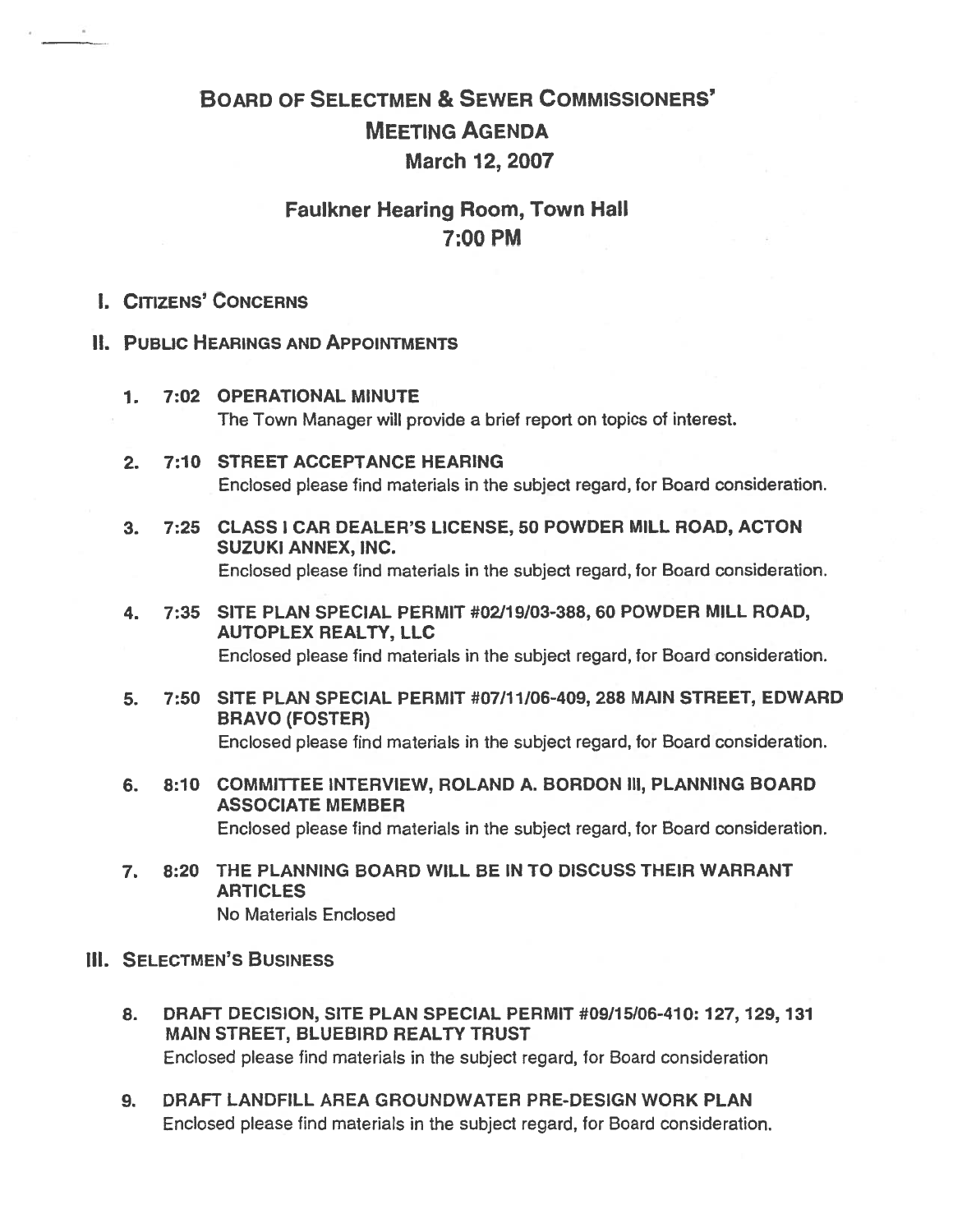10. FIRST AMENDMENT TO PRESERVATION RESTRICTION AGREEMENT, IRON WORK FARM

Enclosed please find materials in the subject regard, for Board consideration.

71. INFORMATION ON RECREATION USES IN EAST ACTON, MORRISON FARM AND CEMETERY DEPARTMENT

Enclosed please find materials in the subject regard, for Board consideration.

- 12. DOG POLICY AT NARA PARK No materials Enclosed
- 13. REQUEST BY ROBBINS BROOK DEVELOPER TO RENAME TREVOR LANE TO JOHN FRANCIS LANE Enclosed please find materials in the subject regard, for Board consideration.
- 14. BUDGET AND WARRANT DISCUSSION
- 15. OTHER BUSINESS
- IV. CONSENT AGENDA
	- 16. BOARD OF REGISTRARS OF VOTERS APPOINTMENT REQUEST Enclosed please find materials in the subject regard, for Board consideration.
	- 17. GEORGIA E. WHITNEY MEMORIAL FUND, REQUEST FOR FUNDING Enclosed please find materials in the subject regard, for Board consideration.
	- 18. BLANCHARD PLACE COMPREHENSIVE PERMIT PROJECT, REGULATORY AGREEMENT Enclosed please find materials in the subject regard, for Board consideration.
	- 19. ACTON CONSERVATION TRUST REQUEST FOR BOARD SUPPORT OF ACTON CLEANUP DAY Enclosed please find materials in the subject regard, for Board consideration.
	- 20. RECREATION COMMISSION, REQUEST FOR SUPPORT, OF A MASS CULTURAL COUNCIL FACILITIES GRANT

Enclosed <sup>p</sup>lease find materials in the subject regard, for Board consideration.

- 21. REQUEST TO USE THE TOWN COMMON FOR THE GARDEN CLUB ANNUAL PLANT SALE Enclosed please find materials in the subject regard, for Board consideration.
- 22. ACCEPT GIFT, ACTON COMMUNITY HOUSING CORPORATION (ACHC) Enclosed <sup>p</sup>lease find <sup>a</sup> <sup>g</sup>ift of \$7,500 in kind services from Maugel Architects, inc., located in Harvard, for Board consideration.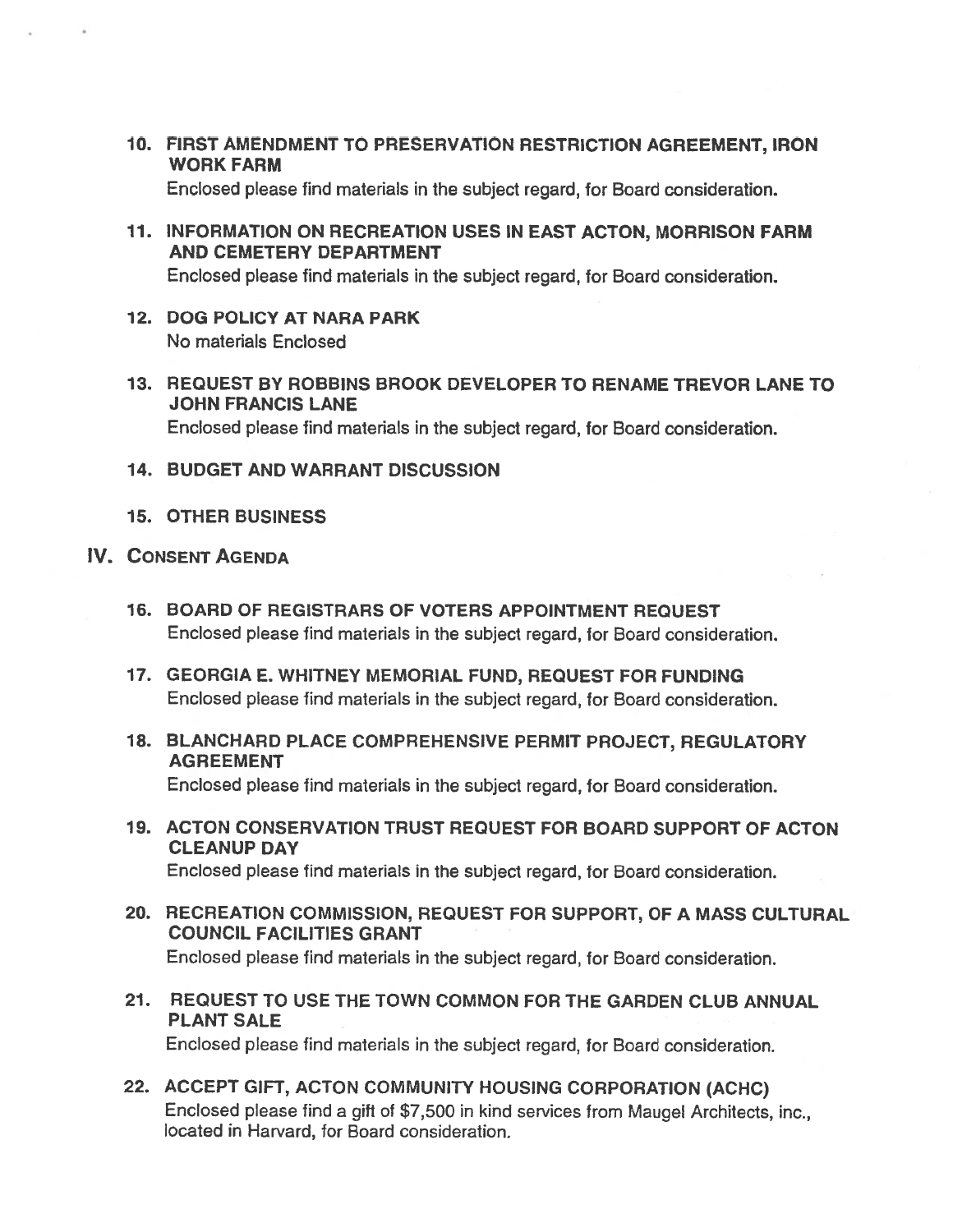### 23. ACCEPT GIFT, RECREATION COMMISSION

Enclosed please find <sup>a</sup> gift valued at \$5,000, from radio station WAAF, to be used for the T.J. O'Grady Skate Park One-Year Opening Celebration, for Board consideration.

#### 24. ACCEPT GIFT, RECREATION COMMISSION

Enclosed please find <sup>a</sup> gift of <sup>a</sup> free concert on Friday, June 15, 2007 at NARA Park from the Liberty Big Band, an Air Force Jazz Band, for Board consideration

#### 25. ACCEPT GIFT, RECREATION COMMISSION

Enclosed <sup>p</sup>lease find <sup>a</sup> <sup>g</sup>ift of tee-shirts for Earth Day valued at \$800.00, from Embroid Me of Chelmsford, for Board consideration.

#### 26. ACCEPT GIFT, RECREATION COMMISSION

Enclosed please find <sup>a</sup> gift of prizes valued at \$300.00 from Kitchen Ouffifters of Acton for use as prizes at Earth Day, for Board consideration.

#### 27. ACCEPT GIFT, RECREATION COMMISSION

Enclosed <sup>p</sup>lease find <sup>a</sup> <sup>g</sup>ift of \$755.56 from O'Naturals, Inc., to offset expenses of the Acton Teen Repertory Theater productions, for Board consideration.

#### 28. MINUTES, BOARD OF SELECTMEN

Enclosed <sup>p</sup>lease find materials in the subject regard, for Board consideration.

#### 29. EXECUTIVE MINUTES, BOARD OF SELECTMEN

Enclosed <sup>p</sup>lease find non- public confidential materials in the subject regard, for Board consideration

# V. TOWN MANAGER'S REPORT

#### VI. EXECUTIVE SESSION

We will require an Executive Session

#### ADDITIONAL INFORMATION

Enclosed <sup>p</sup>lease find additional correspondence that is strictly informational and requires no Board action.

#### FUTURE AGENDAS

To facilitate scheduling for interested parties, the following items are scheduled for discussion on future agendas. This is not <sup>a</sup> complete agenda.

#### **MARCH 26**

- Class 1 License 56 Powdermill Rd.
- Extended operational hours, Athletes Edge, <sup>2</sup> Craig rd.